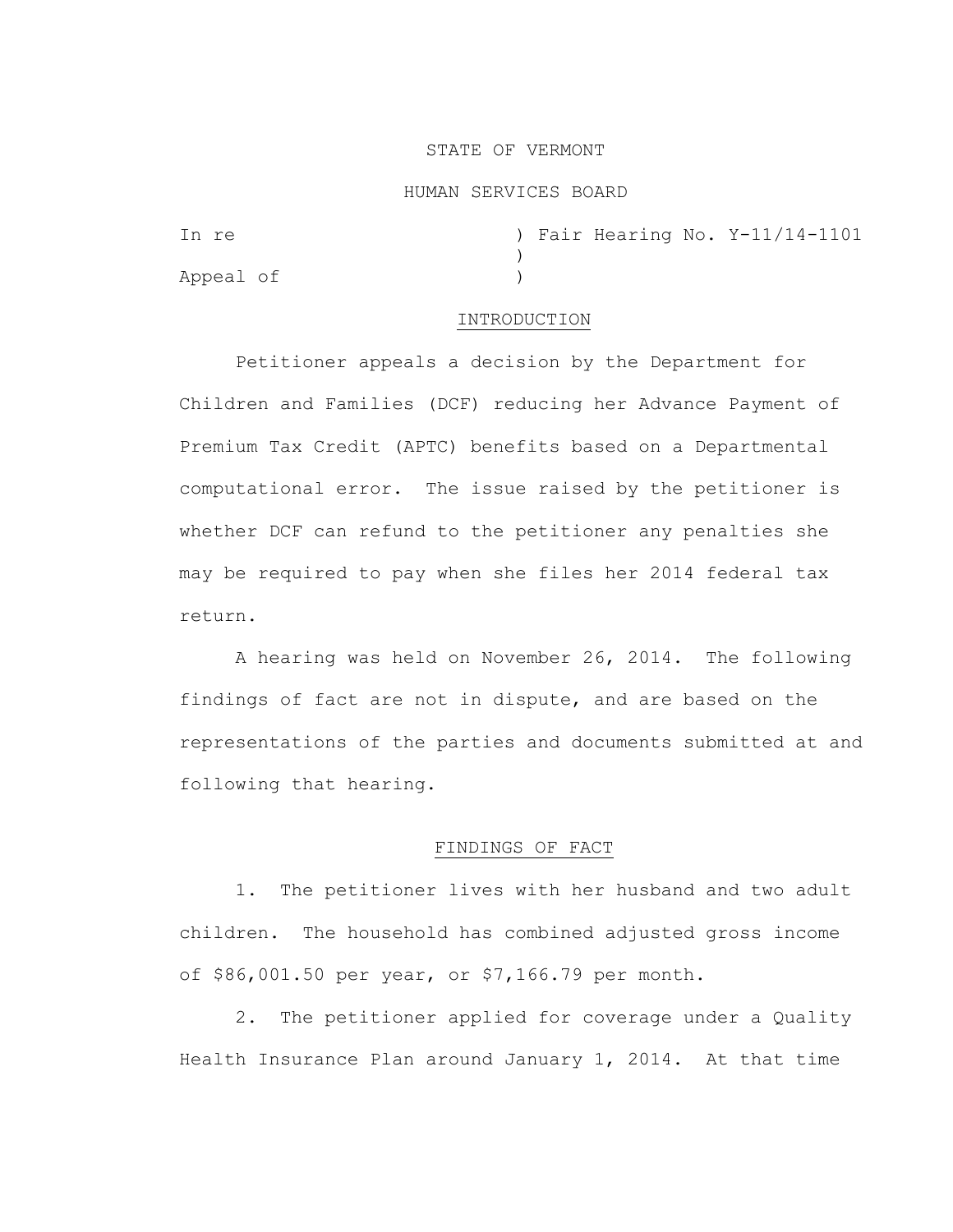the Department incorrectly calculated the family's APTC, which resulted in the petitioner being charged a premium of \$231 a month for coverage that began January 1, 2014.

3. The petitioner was notified in October 2014 of a Department error in calculating the amount of her federal subsidy due to a systems programming mistake. The Department notified her that the corrected amount of her subsidy, effective October 1, 2014 would be \$479.20 per month based on her family income and the applicable federal poverty level. This lower APTC resulted in a large increase in the petitioner's monthly premium (also effective October 1, 2014) from \$231 to \$680.85.

4. The petitioner was also notified that for the months of January through September 2014 she had received an overpayment of APTC of nearly \$450 a month, which was the difference between the incorrect premiums she had paid each month (\$231) and her corrected premium (\$680.85).<sup>1</sup>

5. The petitioner does not dispute the Department's "corrected" calculations of her family's income and her premiums (see *infra*). However, she requests that if she is found to have received an excess amount, that it be refunded

<sup>&</sup>lt;sup>1</sup> It appears that the petitioner has requested a continuance of her \$231 premium pending the fair hearing. This will result in there being a 12 month overpayment.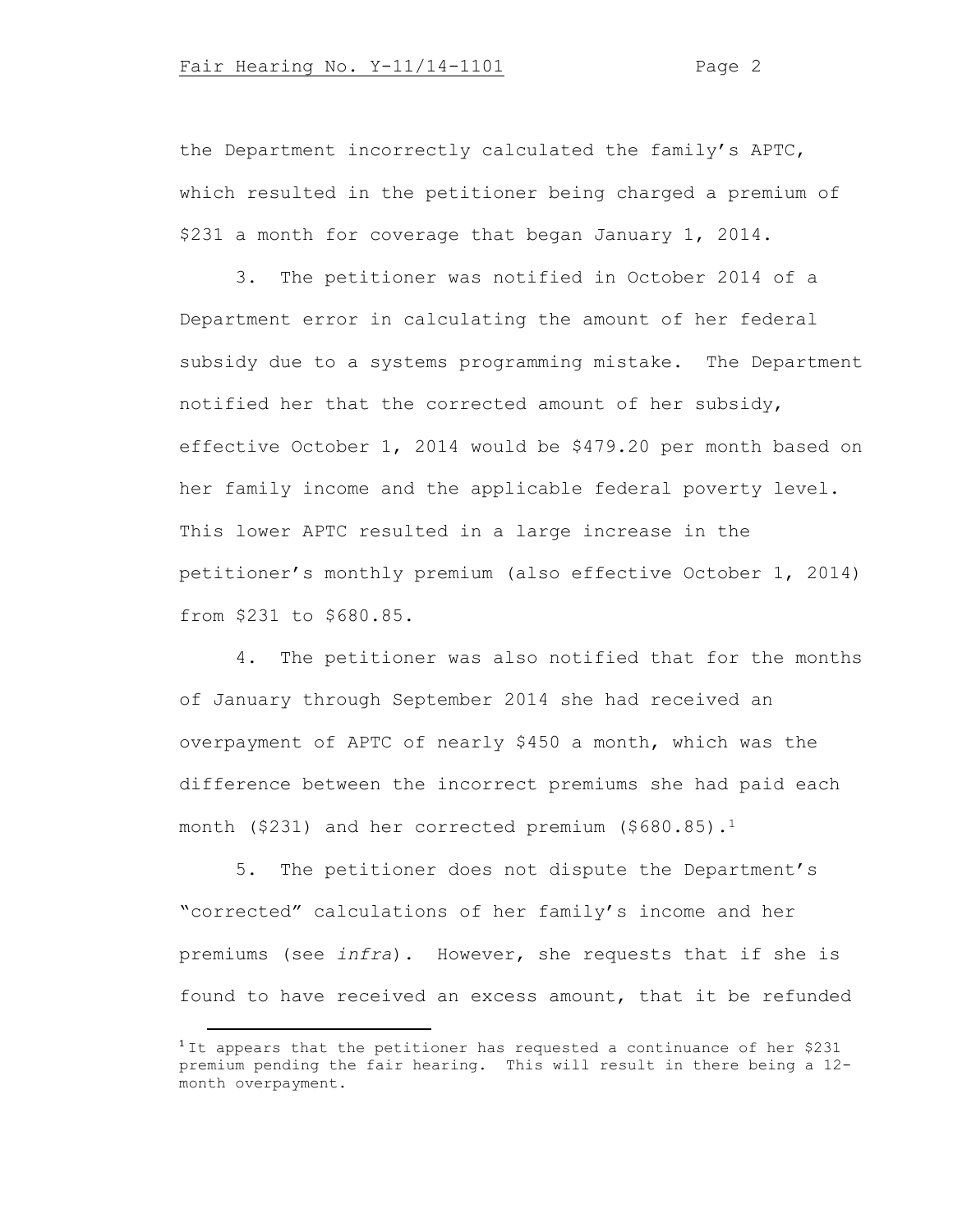to her to cover any penalty when she files her 2014 tax return. (If the Department is correct in its recalculations, it appears that the petitioner may end up having received about \$5,400 more in APTC than she should have based on her family's income.)

6. The Department has taken the position in these cases (reported to number 155 statewide) that it cannot get the APTCs back from the insurance company and pay them to IRS or refund them to the petitioner. However, it has advised the petitioner that the IRS plans to limit any overpayment recovery to a person in the petitioner's income category and family size to \$1,500.

#### ORDER

DCF'S decision regarding the correct calculation of the petitioner's APTC is affirmed. Consideration of the petitioner's request to refund any APTC benefits awarded to her in error is deferred until the petitioner has filed her 2014 tax return and has specific information on the amount of the overpayment, if any, she might be required to repay the IRS.

## REASONS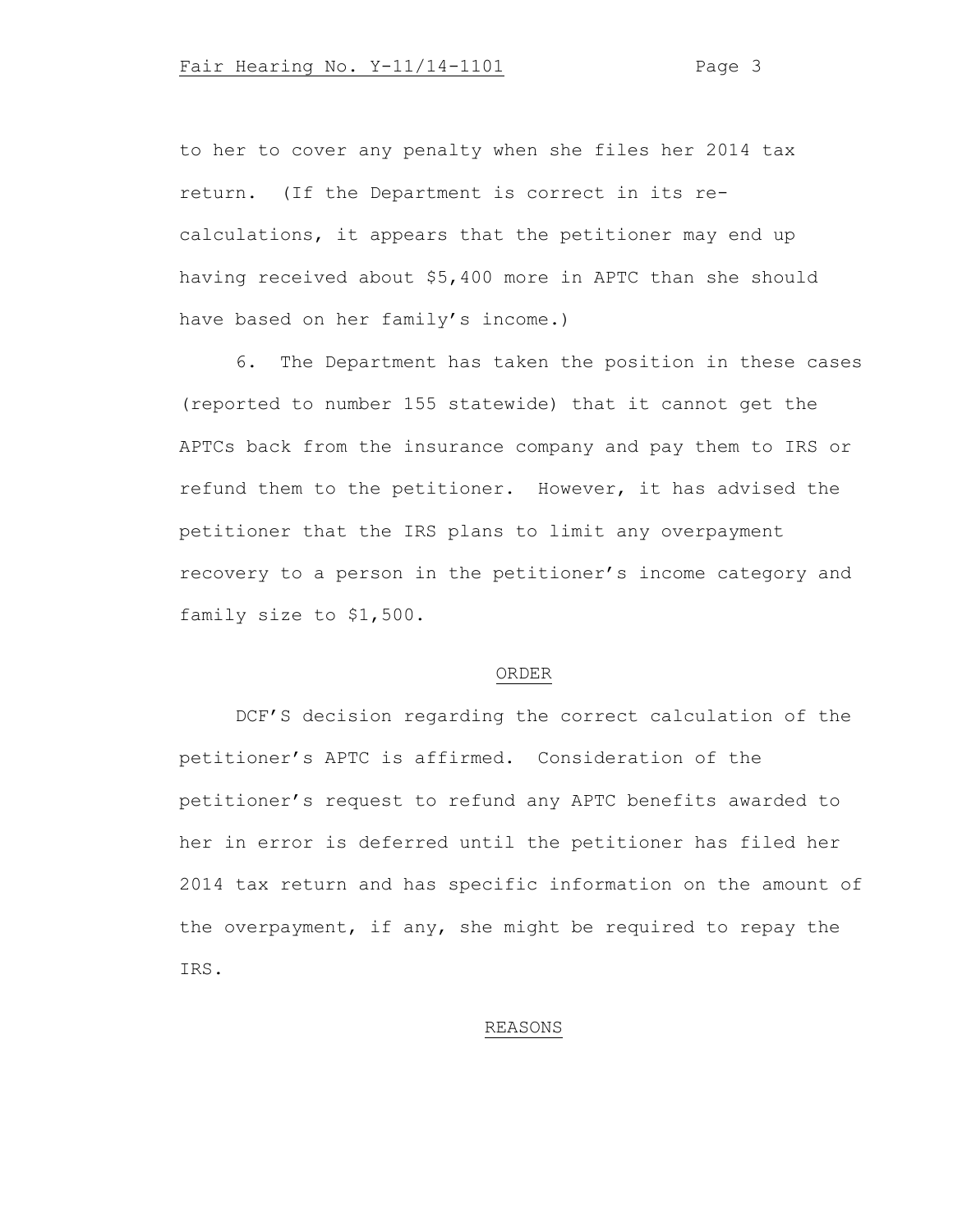Eligible persons may apply to the Vermont Health Connect (VHC) exchange to enroll in a qualified health plan (QHP) under regulations adopted by DCF. See Health Benefits Eligibility and Enrollment Rules, (1/1/14) (hereafter, HBEE) promulgated pursuant to authority and funding under the federal Patient Protection and Affordable Care Act, 42 USC § 18001 et seq. (ACA) and Vermont General Assembly Act Nos. 48 of 2011, 171 of 2012, and 79 of 2013. If enrollees do not have other insurance available to them which meets "minimum essential coverage" (MEC) they can also be considered for Advance Payments of Tax Credits (APTC) and cost sharing reductions (CSR). There is no dispute here that the petitioner was eligible to enroll for a QHP and that she did not have other insurance available to her that meets minimum essential coverage.

APTC benefits to subsidize the cost of their insurance premiums may only be granted to persons who have income of more than 100 percent per month<sup>2</sup> but less than 400 percent of federal poverty level (FPL). HBEE § 60 et seq. The

<sup>2</sup> As Vermont has opted for expanded Medicaid which covers people with up to 133 percent of the Federal Poverty Level, for Vermont the floor is actually 133 percent, not 100 percent.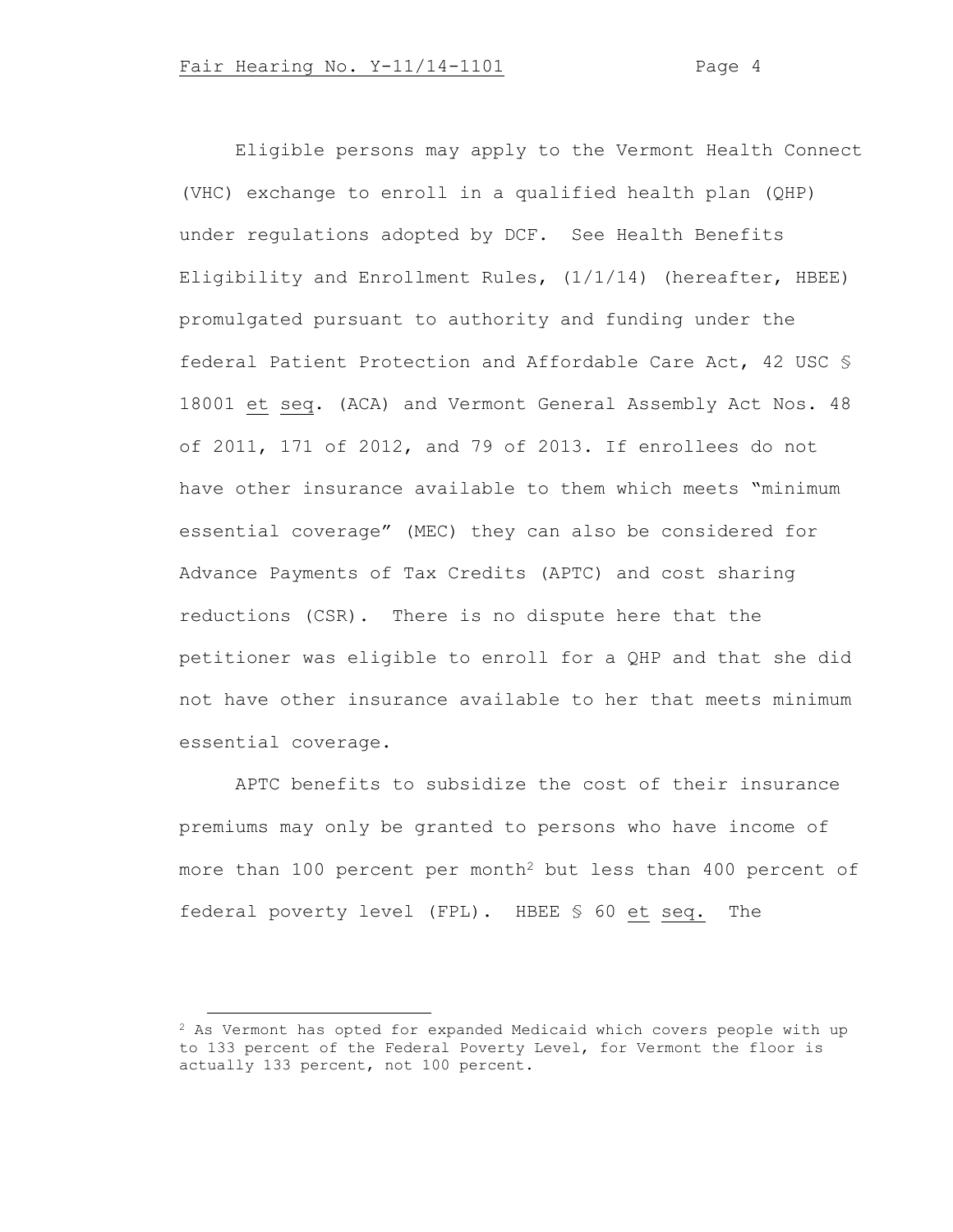regulations provide the following methodology for figuring

APTC:

The premium assistance amount for a coverage month is the lesser of:

- (a) The premiums for the month for one or more QHPs in which a tax filer or a member of the tax filer's household enrolls, or
- (b) The excess of the monthly premium for the applicable benchmark plan (ABP) (§ 60.06) over 1/12 of the product of a tax filer's household income and the applicable percentage for the benefit year.

# HBEE § 60.04(b)

There is no dispute at this time that the petitioner's countable income is \$7,166.79 per month and that she has a four person tax household. HBEE § 28.03(c)(1). Application of the sliding scale for a subsidy begins with a determination of household income as a percentage of the FPL for the household size, which for the petitioner is 365 percent. This places petitioner at the maximum of 9.5 on the sliding scale provided in the regulations, which is the percentage of her income that the petitioner is expected to contribute toward her premium for the applicable benchmark plan. See HBEE Se 60.07(b). If the premium for the applicable benchmark plan exceeds the amount that petitioner is expected to contribute, the difference constitutes the APTC subsidy. See HBEE § 60.04. In the petitioner's case,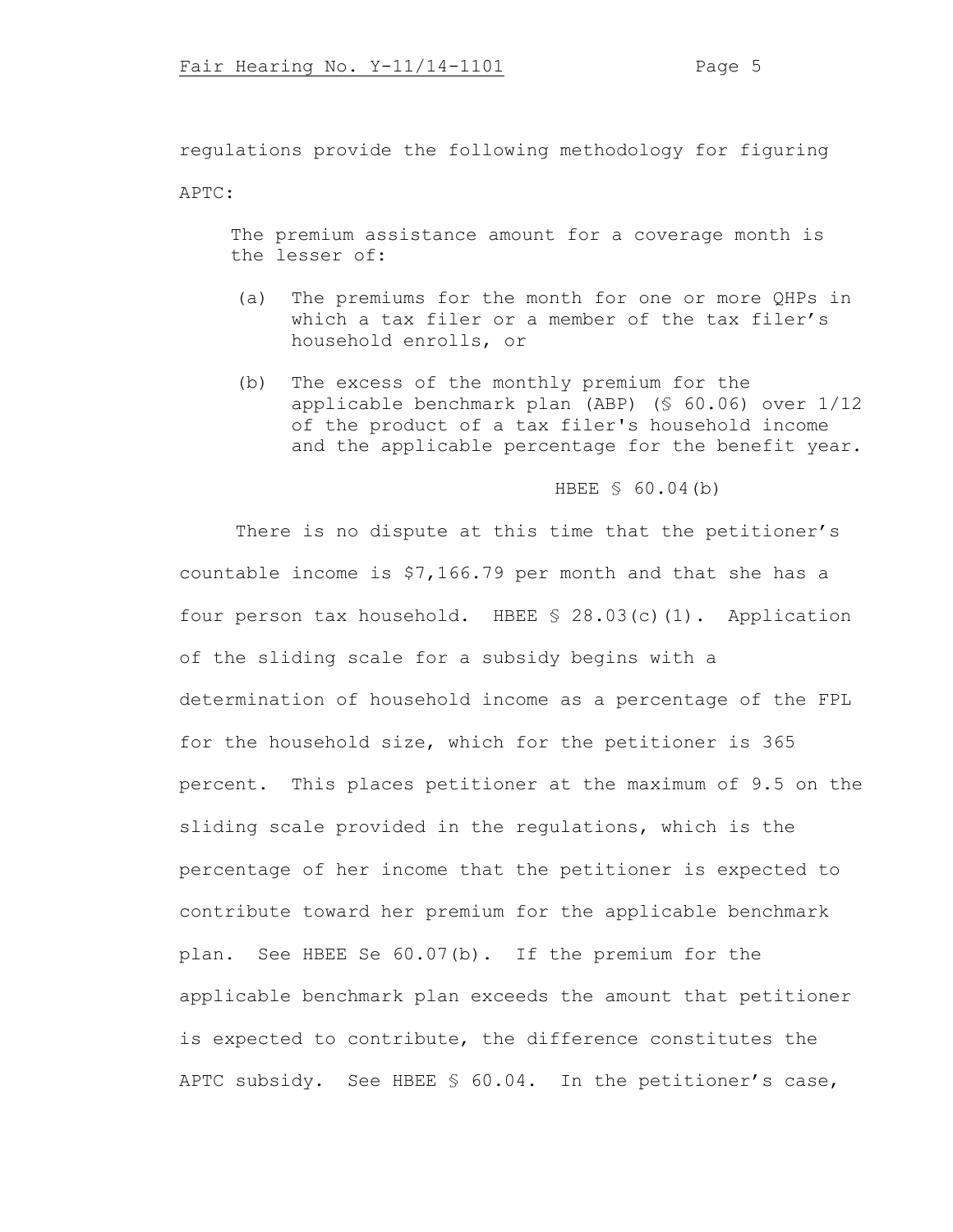her expected monthly contribution is \$680.85 (\$7,166.79 x 9.5 percent), and the monthly premium for the applicable benchmark plan is \$1,160.05. The difference between the benchmark plan (\$1,160.05) and her expected contribution (\$680.85), \$451.09, is the amount of her federal subsidy  $(APTC)$ .<sup>3</sup>

There is no dispute in this matter that Department's "corrected" decision as to the amount of the petitioner's subsidy is consistent with the applicable rules. Thus, it must be affirmed by the Board. See 3 V.S.A. § 3091(d), Fair Hearing Rule No. 1000.4D.

The above calculations show the amount the petitioner *should have* been awarded monthly as a federal credit starting on January 1, 2014 to subsidize her purchase of insurance. However, when the petitioner files her 2014 tax return, the Department's computer systems error will have caused it to have notified the federal Department of Health and Human Services (HHS) that the IRS was "advanced" *tax credits* of \$5,400 for the petitioner for 2014.

DCF's regulations discuss its obligations to transmit information promptly to both the federal Health and Human

<sup>3</sup> Because the petitioner has income of more than 300 percent of the FPL, she is not eligible for a further *Vermont* reduction of her premium amount equal to 1.5 percent of her income. HBEE § 60.07(c).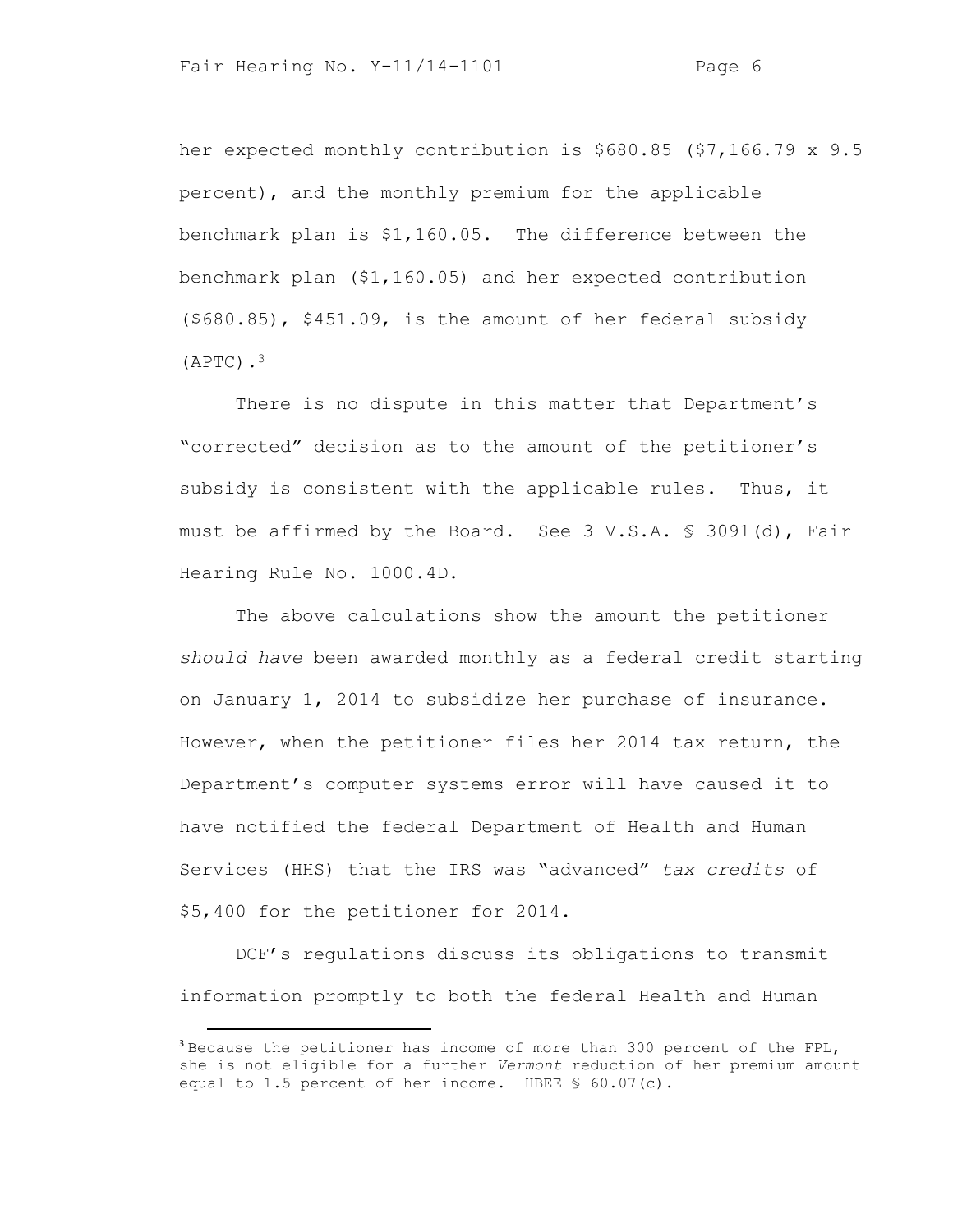Services (HHS) agency and to the Internal Revenue Service (IRS) to obtain advance payments on tax credit for its enrollees (HBEE § 77) and to provide information necessary to determine whether excess advance payments have been made (HBEE § 78). The regulations appear to be silent on whether DCF must, or even can, recover erroneously paid federal tax credits from the insurers and refund them to the IRS. However, at this time it is at best premature for the Board to make any definitive ruling as to DCF's obligation without specific information regarding what amount, if any, IRS will require the petitioner to repay at the time of her tax filing.

It is IRS, not DCF, which makes the final "reconciliation" and determines what amounts, if any, a taxpayer must repay because too much credit was advanced. 26 CFR § 1.36B-4(a). Until the petitioner's tax return is actually filed, it cannot be said with precise accuracy what the family's income is.

As DCF represents, there are caps recently written into the IRS regulations limiting the amount of overpayment to be recovered based on the amount of a family's income. 26 CFR §